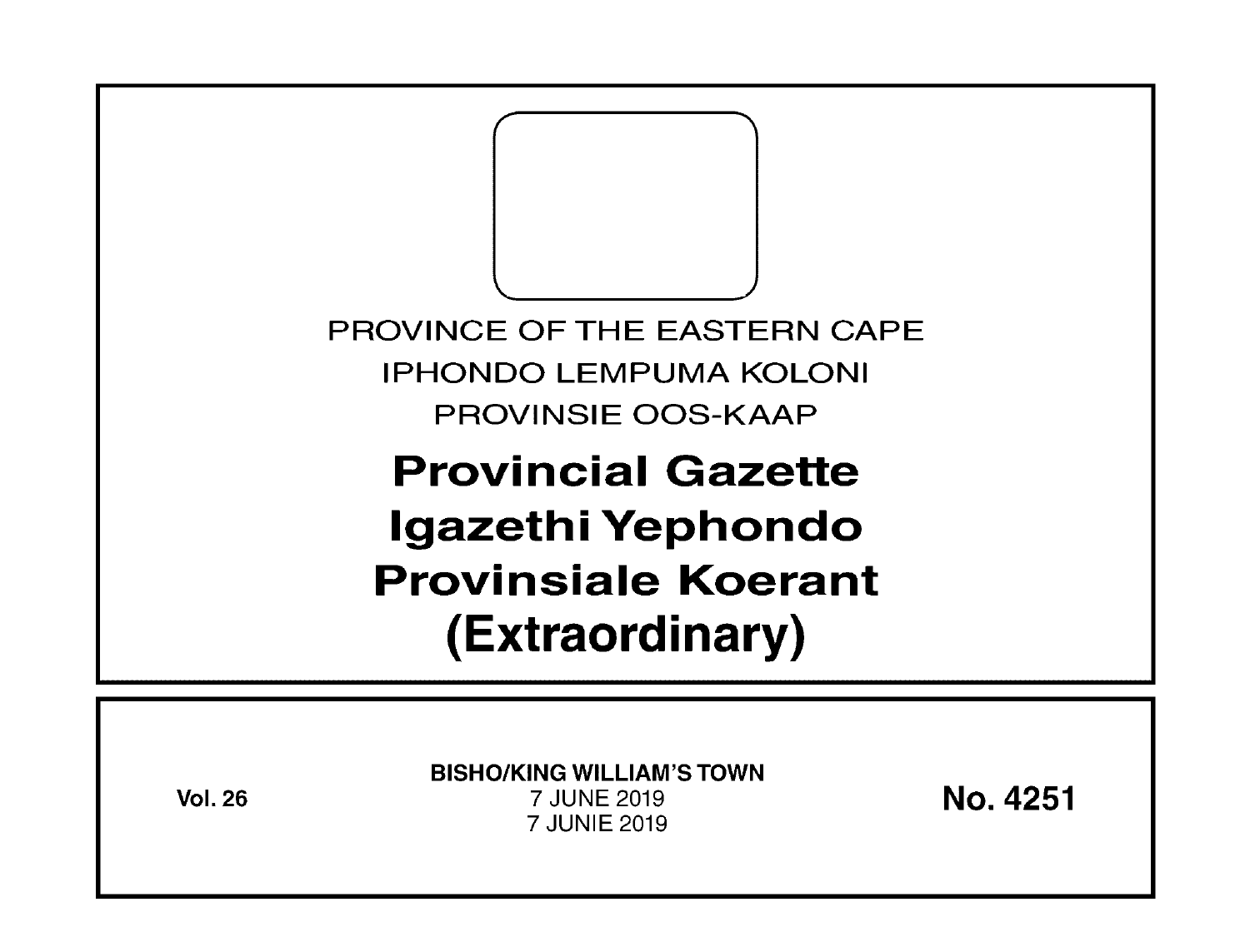# **CONTENTS**

|     |                                                                                                      | Gazette<br>No. | Page<br>No. |
|-----|------------------------------------------------------------------------------------------------------|----------------|-------------|
|     | <b>PROVINCIAL NOTICES • PROVINSIALE KENNISGEWINGS</b>                                                |                |             |
| 154 | Municipal Finance Management Act (56/2003): Senqu Municipality: Approved 2019/2020 Annual Budget and | 4251           |             |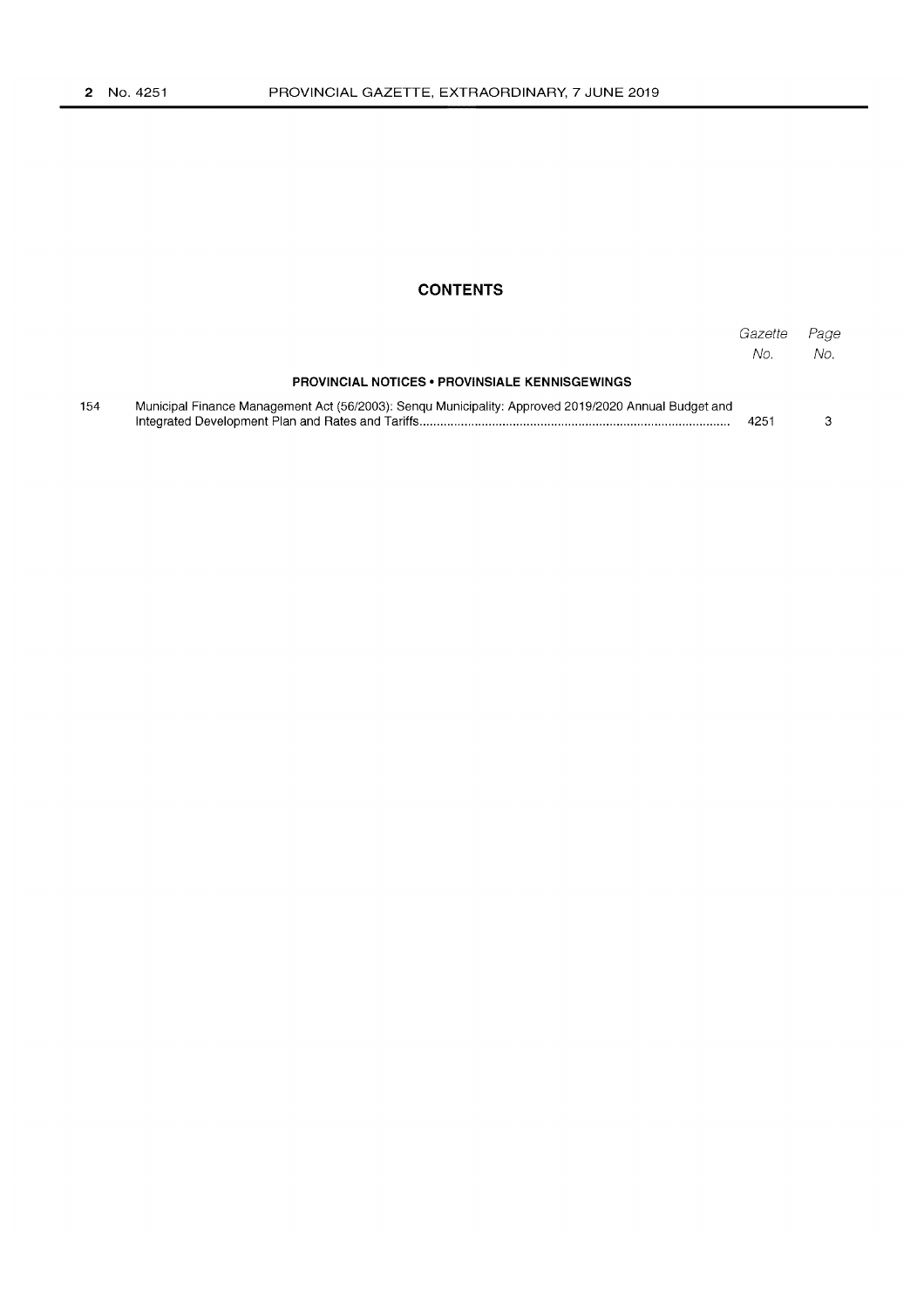# PROVINCIAL NOTICES • PROVINSIALE KENNISGEWINGS

## PROVINCIAL NOTICE 154 OF 2019



## **NOTICE** 72/ **2019 SENQU MUNICIPALITY**

## APPROVED 2019/2020 ANNUAL BUDGET AND INTEGRATED DEVELOPMENT PLAN AND RATES AND TARIFFS

Notice is here-by given that the Senqu Municipal Council has in terms of section 24 of the Municipal Finance Management Act, No 56 of 2003, approved its Annual Operational and Capital Budget and Integrated Development Plan (!DP) on the 29th of May 2019, resolution number *030/SCM/19.* As required in terms of section 17 of the Municipal Finance Management Act, the Budget, Integrated Development Plan and Supporting Documents were tabled and advertised for representations / submissions by the local community, Provincial and National Treasury on the 5<sup>th</sup> of April 2019. All representations / submissions received before the 10<sup>th</sup> of May 2019 were dealt with by council where-after an operational budget of R 251.59 Million and a capital budget of R 85.75 Million was approved. Copies of the approved *2019/2020*  Annual Budget, Integrated Development Plan and supporting documents are available at the Lady Grey offices, Barkly East administrative unit, the Sterkspruit administrative unit and the local libraries from 12 June 2019.

#### ASSESSMENT RATES

Increase: +/- 3% (Based Upon Municipal Property Rates Act Circular 7 Ratios) All tariffs exclude VAT Standard interest rate prime + 1% would be charged on all late payments Tariffs are applicable throughout SENQU Municipality unless indicated otherwise

|                                          | 2018/2019 | 2019/2020 |
|------------------------------------------|-----------|-----------|
|                                          | %         | %         |
| Residential Properties                   | 0,6825    | 0.7030    |
| <b>Commercial/ Business Properties</b>   | 0,8873    | 0.9139    |
| Industrial Properties                    | 0,9078    | 0.9350    |
| Public Service Infrastructure Properties | 0.0341    | 0.0000    |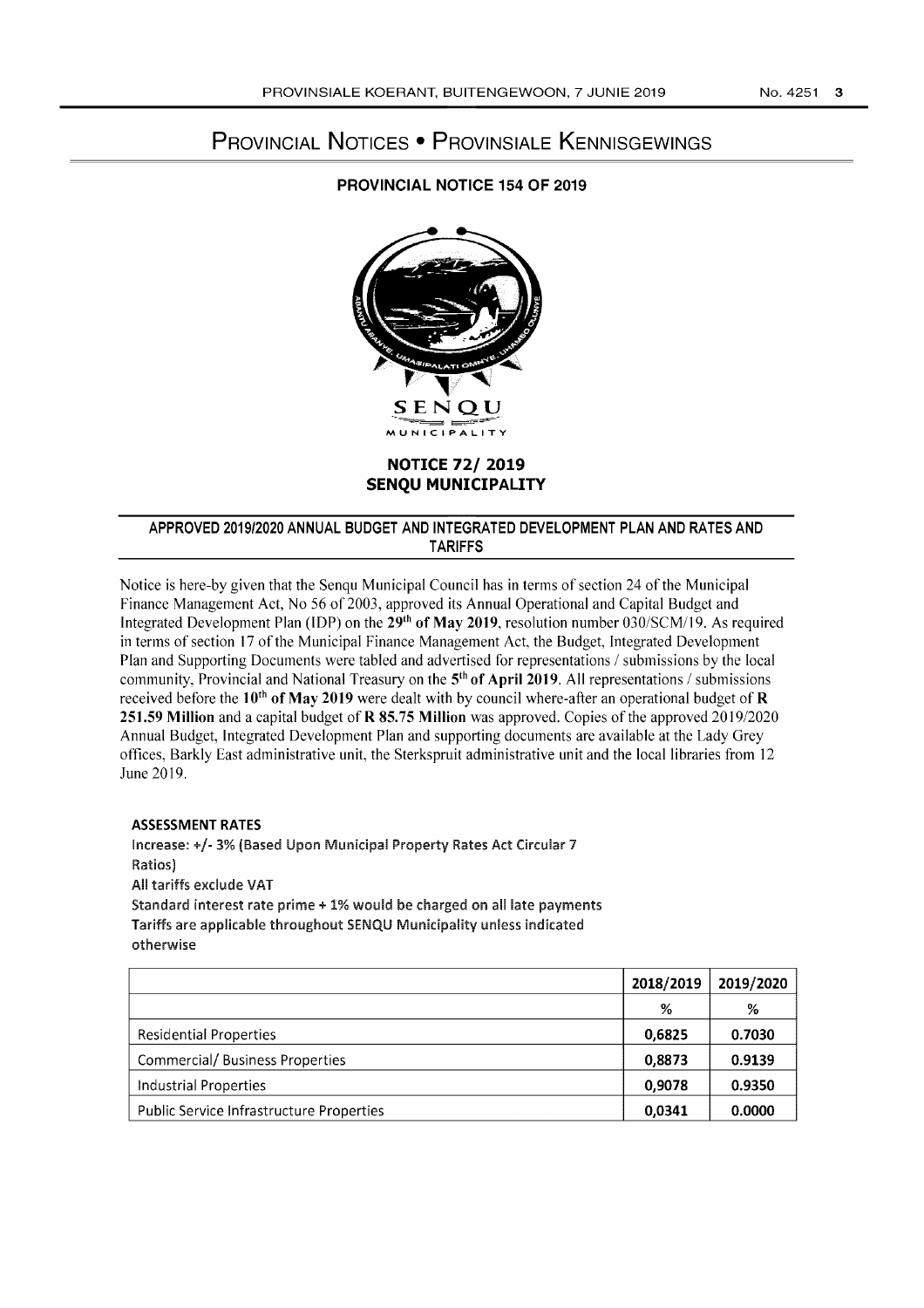| Property owned by Public Benefit Organizations and used for specified<br>public benefit activities | 0,0000 | 0.0000  |
|----------------------------------------------------------------------------------------------------|--------|---------|
| Agricultural Properties used for Agricultural Purpose                                              | 0,1706 | 0.1758  |
| Agricultural Properties used for Commercial / Industrial Purposes                                  | 0,1706 | 0.1758  |
| Agricultural Properties used for Eco- Tourism, Conversation, Trading In or<br>Hunting of Game      | 0,1706 | 0.1758  |
| Agricultural Properties not used for Any Purpose/ Purpose Unknown to<br>Municipality               | 0,1706 | 0.1757  |
| Properties owned by a Municipality and used by state/ Provincial/ National<br>purposes             | 0.8873 | 0.9139  |
| State-Owned Properties that Provide Local Services                                                 | 0,8873 | 0.9139  |
| State/Owned Properties that Provide Regional/Municipal District-Wide<br>Services                   | 0,8873 | 0.9139  |
| State/ Owned Properties that Provide Provincial/ National Services                                 | 0,8873 | 0.9139  |
| Protected areas                                                                                    | 0.0000 | 0.0000  |
| <b>Municipal Properties</b>                                                                        | 0,0000 | 0.0000  |
| <b>Public Monuments and memorials</b>                                                              | 0.0000 | 0.0000  |
| Unregistered Properties (Administrative Purposes)                                                  | 0.0000 | 0.0000  |
| <b>Communal land and Land Reform Beneficiaries</b>                                                 | 0.0000 | 0.0000  |
| Place of Worship and Vicarage                                                                      | 0.0000 | 0.0000  |
| Vacant Land                                                                                        | 1,0238 | 1.05452 |

#### ELECTRICITY TARIFFS & CHARGES 2019/2020

Increase is +/-9.41% All tariffs exclude VAT Standard interest rate prime + 1% would be charged on all late payments Implementation subject to NER approval Tariffs are applicable throughout SENQU Municipality unless indicated otherwise

|                                                           | 2018 / 19          | 2019/2020          |
|-----------------------------------------------------------|--------------------|--------------------|
|                                                           | <b>Rounded Off</b> | <b>Rounded Off</b> |
| Domestic (Pre-paid metering) single phase 0-60 AMP FBS    | c/kwh              | c/kwh              |
| Basic / Availability Charge – per month                   | 0,00               | 0.00               |
| Energy Charge – per Unit (kWh) $(1 - 50kWh)$              | 0.00               |                    |
| Energy Charge - per Unit (kWh) (51 - 350kWh)              | 117,59             | 128.65             |
| Energy Charge – per Unit (kWh) (351 - 600kWh)             | 184,99             | 202.40             |
| Energy Charge – per Unit ( $kWh$ ) ( $>600kWh$ )          | 202,19             | 221.22             |
|                                                           |                    |                    |
| Also see Council's Free Basic Services & Indigent Subsidy |                    |                    |
| <b>Support Policy</b>                                     |                    |                    |
|                                                           |                    |                    |
| Domestic (Pre-paid metering) single phase 0-60 AMP FBS    |                    |                    |
| Basic / Availability Charge – per month                   | 0,00               | 0.00               |
| Energy Charge – per Unit ( $kWh$ ) (1 – 50 $kWh$ )        | 91.43              | 100.04             |
| Energy Charge - per Unit (kWh) (51 - 350kWh)              | 117,59             | 128.65             |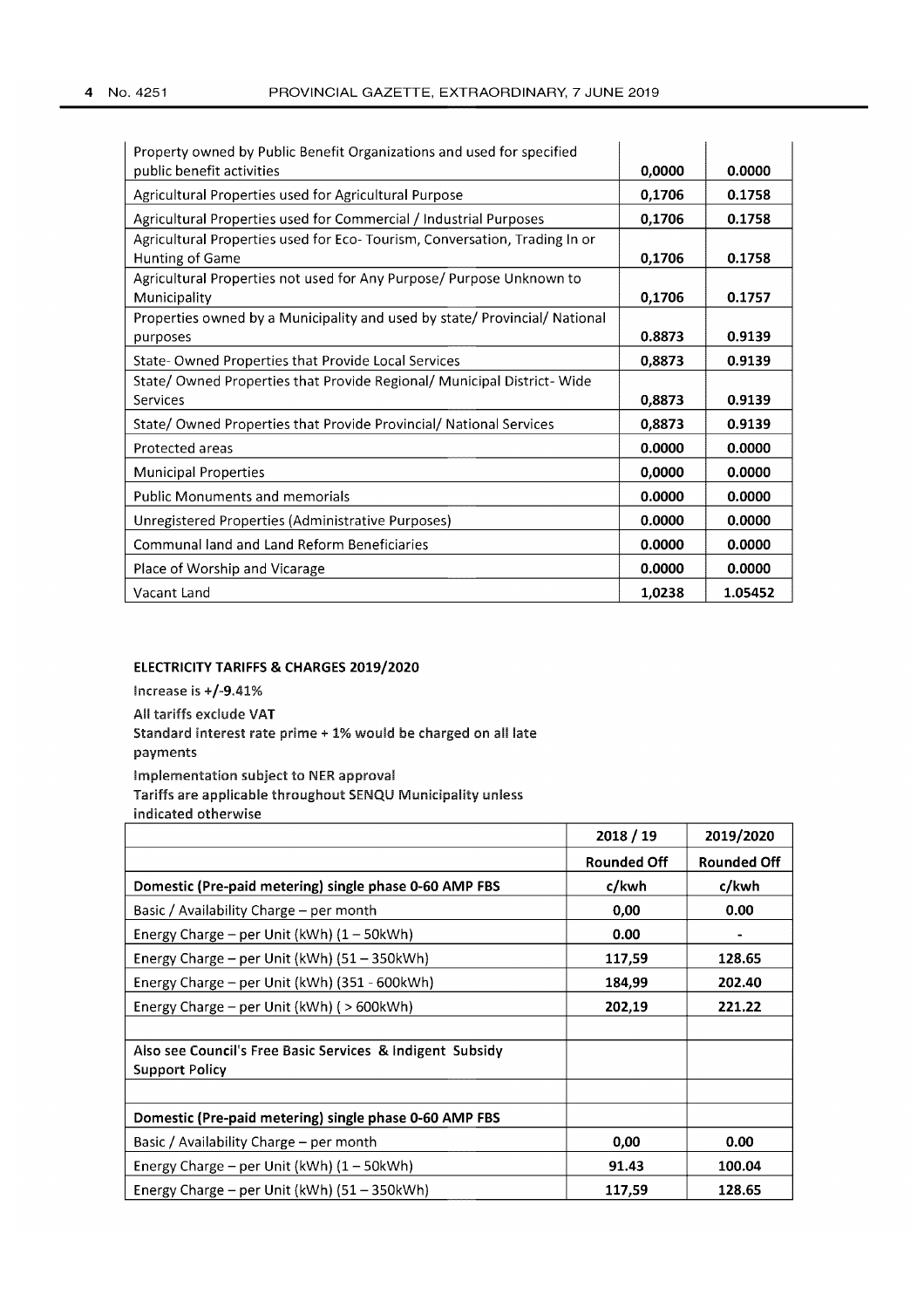| Energy Charge - per Unit (kWh) (351 - 600kWh)             | 184,99   | 202,40   |
|-----------------------------------------------------------|----------|----------|
| Energy Charge - per Unit (kWh) ( > 600kWh)                | 202,19   | 221.22   |
| Domestic (Pre-paid metering) three phase 0-60 AMP FBS     |          |          |
|                                                           |          |          |
| Basic / Availability Charge - per month                   | 0.00     | 0.00     |
| Energy Charge - per Unit (kWh) (1 - 50kWh)                | 0.00     | 101.5381 |
| Energy Charge - per Unit (kWh) (51 - 350kWh)              | 0.00     | 130.5829 |
| Energy Charge - per Unit (kWh) (351 - 600kWh)             | 0.00     | 205.4374 |
| Energy Charge - per Unit (kWh) ( > 600kWh)                | 0.00     | 224.5395 |
| Domestic: Demand 0 -60 Amp (Credit Metering)              |          |          |
| Basic / Availability Charge -per month                    | 149,67   | 163.76   |
| Energy Charge - per Unit (kWh) (1 - 50kWh)                | 91,43    | 100.04   |
| Energy Charge - per Unit (kWh) (51 - 350kWh)              | 115,10   | 125.93   |
| Energy Charge - per Unit (kWh) (351 - 600kWh)             | 165,23   | 180.78   |
| Energy Charge - per Unit (kWh) ( > 600kWh)                | 192,12   | 210.20   |
|                                                           |          |          |
| Domestic: Demand 60 Amp + (Credit Metering)               |          |          |
| Basic / Availability Charge -per month                    | 353,32   | 386.57   |
| Energy Charge - per Unit (kWh) $(1 - 50kWh)$              | 91,43    | 100.04   |
| Energy Charge - per Unit (kWh) (51 - 350kWh)              | 115,10   | 125.93   |
| Energy Charge - per Unit (kWh) (351 - 600kWh)             | 165,23   | 180.78   |
| Energy Charge - per Unit (kWh) (> 600kWh)                 | 192,12   | 210.20   |
| Commercial (Pre-paid metering) 0-100 AMP                  |          |          |
| Energy Charge -per Unit (KWh) consumed                    | 203,33   | 222.46   |
|                                                           |          |          |
| Commercial: Small / Medium - (Credit Metering) 0-60 AMP   |          |          |
| Basic / Availability Charge - per month                   | 437,63   | 478.81   |
| Energy Charge - per unit (KWh) consumed                   | 169,43   | 185.37   |
| Commercial: Large - (Credit Metering) 0 to undefined AMP  |          |          |
| Basic / Availability Charge - per month                   | 1277,61  | 1397.84  |
| Energy Charge - per unit (KWh) consumed                   | 170,79   | 186.87   |
| Network / Demand Charge - per unit (KVA) consumed         | 69,18    | 75.69    |
|                                                           |          |          |
| 0 to undefined AMP<br>Farms                               |          |          |
| Basic / Availability Charge per month                     | 430,57   | 471.08   |
| Energy Charge -per Unit (KWh) consumed                    | 166,32   | 181.97   |
| Network Demand Charge - (KVA) per Unit                    | 68,63    | 75.09    |
| <b>Consumer Deposits (to be paid prior to connection)</b> |          |          |
| Domestic / Residential                                    | 1696,51  | 1856.15  |
| Business / Commercial (Small / Medium): 0 - 60 Amp        | 4 241,23 | 4640.33  |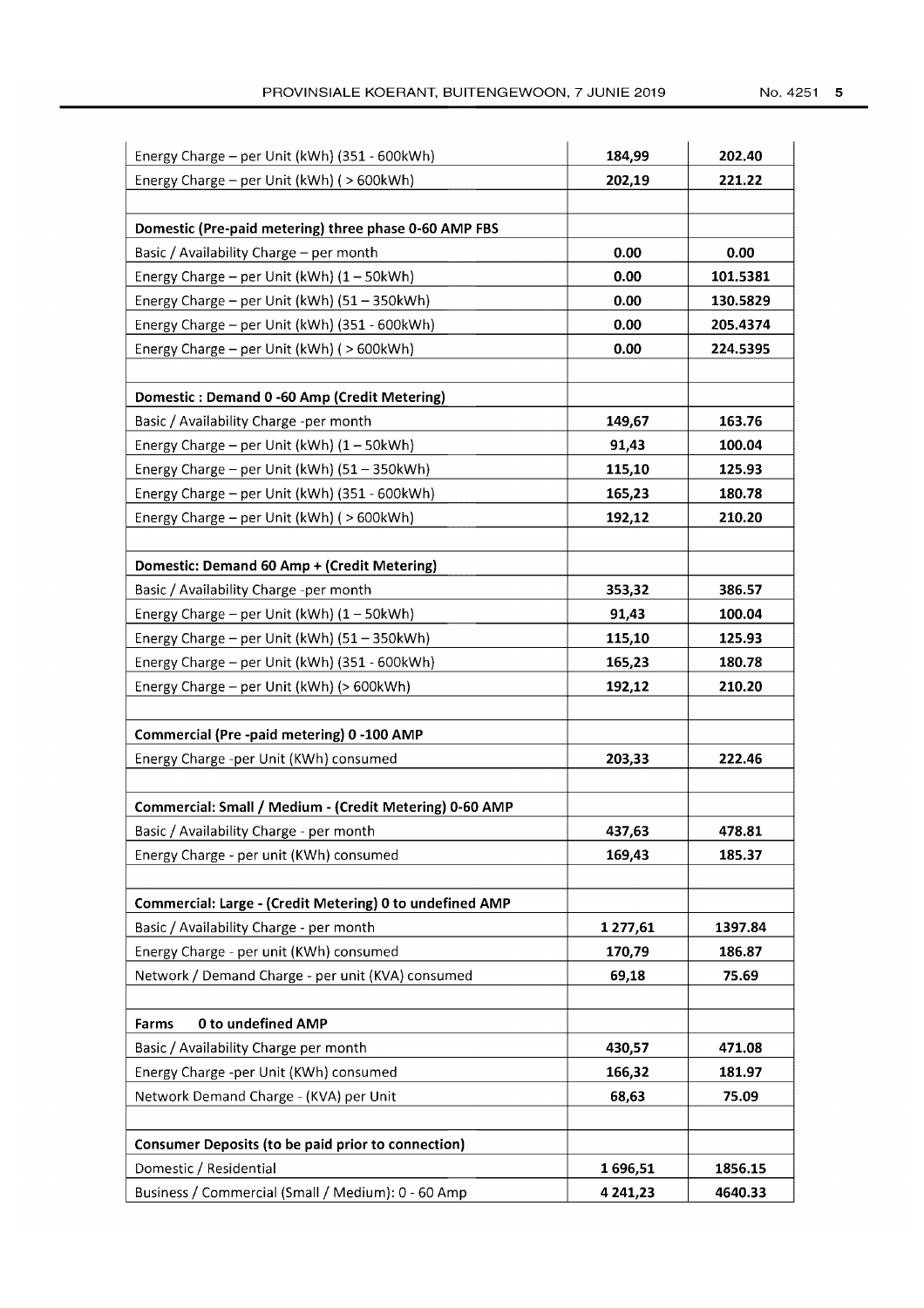| Business / Commercial / Industrial: 60 -150 Amp  | 11 592,67 | 12683.54 |
|--------------------------------------------------|-----------|----------|
| Businesses / Commercial / Industrial: 150 Amp +  | 21 206,24 | 23201.75 |
|                                                  |           |          |
| Other                                            |           |          |
| New Connection (to be paid in advance)           |           |          |
| Re - connecting existing connection              | 424,15    | 464.07   |
| Re - connecting (after default / dis-connection) | 466,57    | 510.47   |
| Test Meter (Not Refundable)                      | 424,15    | 464.07   |
|                                                  |           |          |

## REFUSE REMOVAL

Increase: 6.00%

All tariffs exclude VAT

Standard interest rate prime + 1% would be charged on all late payments Tariffs are applicable throughout SENQU municipality unless indicated otherwise

|                                                                         | 2018/2019       | 2019/2020       |
|-------------------------------------------------------------------------|-----------------|-----------------|
|                                                                         | <b>EXCL VAT</b> | <b>EXCL VAT</b> |
|                                                                         | R               | R               |
| Domestic Consumers (per month for one removal per week)                 | 134,57          | 142.64          |
| Additional removal (per load or part thereof)                           | 134,57          | 142.64          |
|                                                                         |                 |                 |
| Commercial Consumers (per month for two removals per week)              | 288,00          | 305.28          |
| Additional removal (per load or part thereof)                           | 288,00          | 305.28          |
|                                                                         |                 |                 |
| Government Departments (Schools, hotels, SAPS, prison, hospitals, etc.) |                 |                 |
| (per month for two removals per week)                                   | 1707,66         | 1810.12         |
| Additional removal (per load or part thereof)                           | 288,00          | 305.28          |
|                                                                         |                 |                 |
| Garden Refuse (per load) (to be paid in advance)                        | 288,00          | 305.28          |
|                                                                         |                 |                 |
| Building Rubble (per load) (to be paid in advance)                      | 499,28          | 529.24          |
|                                                                         |                 |                 |
| <b>Cleaning of erven</b>                                                | 288,00          | 305.28          |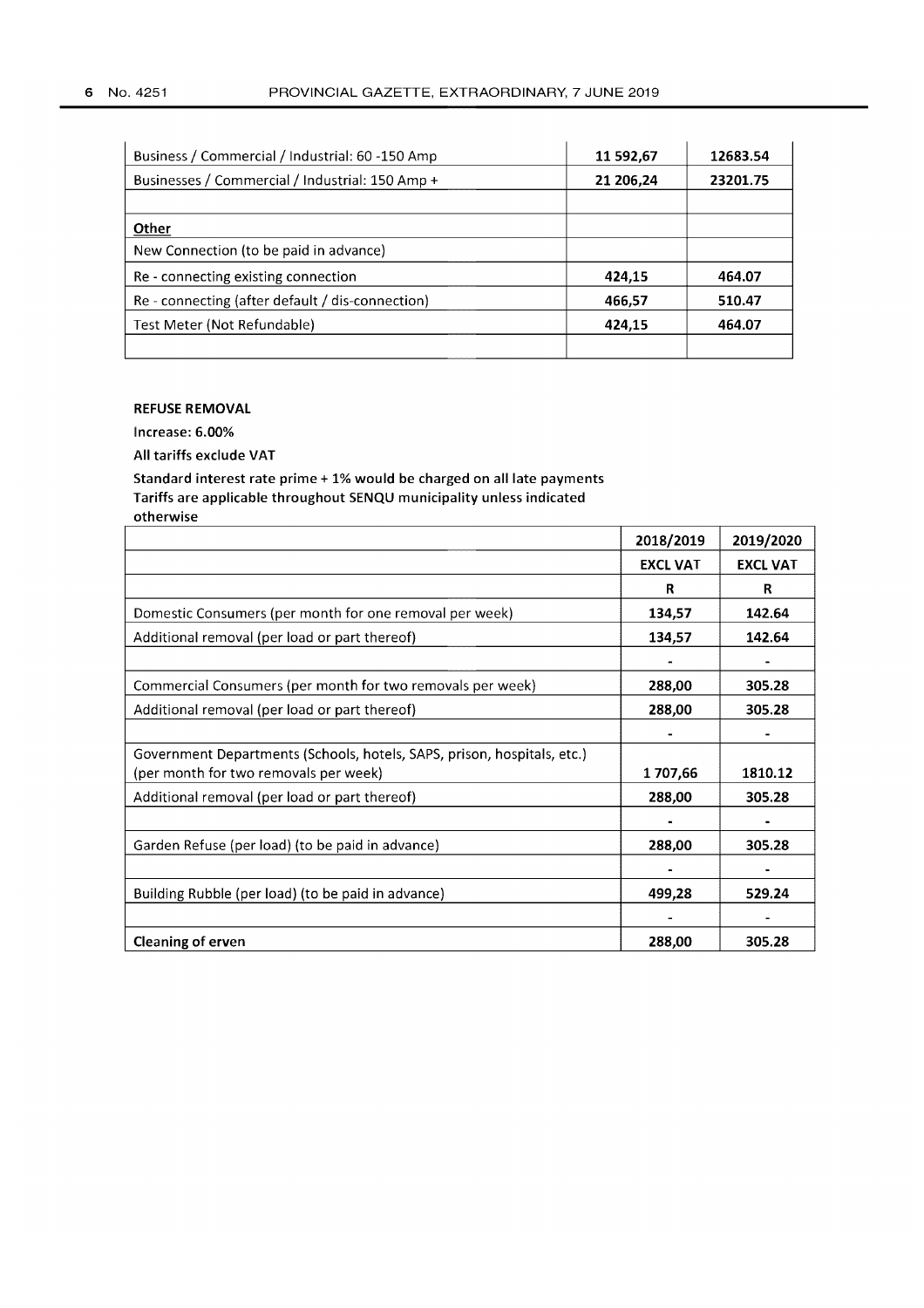## **DEVELOPMENT AND TOWN PLANNING**

| FEES FOR LAND USE APPLICATIONS SUBMITTED IN TERMS OF THE MUNICIPAL<br>SPATIAL PLANNING AND LAND USE.                                      |                 |                 |
|-------------------------------------------------------------------------------------------------------------------------------------------|-----------------|-----------------|
|                                                                                                                                           | <b>Excl VAT</b> | <b>Excl VAT</b> |
| <b>Building Plans</b>                                                                                                                     | 2018/2019       | 2019/2020       |
| Application for approval of building plans (Per square meter)                                                                             |                 |                 |
| First 100 s/m                                                                                                                             | 13,45           | 14.25           |
| $100 + s/m$                                                                                                                               | 3,16            | 3.35            |
|                                                                                                                                           |                 |                 |
| <b>TYPE OF APPLICATION</b>                                                                                                                |                 |                 |
|                                                                                                                                           |                 |                 |
| Amendment of an application:<br>1.                                                                                                        |                 |                 |
| If already approved by the Municipality<br>(a)                                                                                            |                 |                 |
|                                                                                                                                           |                 |                 |
|                                                                                                                                           |                 |                 |
| If not already approved by the Municipality<br>(b)                                                                                        |                 |                 |
| Phasing / cancellation of approved layout plan<br>2.                                                                                      | 14 881,54       | 15774.44        |
| 3.<br>Rezoning:                                                                                                                           |                 |                 |
| (a)<br><b>Advertising Fees</b>                                                                                                            | 2 612,39        | 2769.13         |
| (b)<br>Erven 0 - 2500 m2                                                                                                                  | 2 091,60        | 2217.09         |
| (c)<br>Erven 2501 - 5000 m2                                                                                                               | 3 9 20,46       | 4155.68         |
| Erven 5001 - 10 000 m2<br>(d)                                                                                                             | 7842,78         | 8313.35         |
| Erven 1 ha - 5 ha<br>(e)                                                                                                                  | 10 455,17       | 11082.48        |
| (f)<br>Erven over 5 ha                                                                                                                    | 13 069,43       | 13853.60        |
| Removal, amendment, suspension of a restrictive or<br>4.<br>obsolete condition, servitude or reservation against the title<br>of the land | 579,70          | 614.48          |
| 5.<br>Amendment or cancellation of a general plan of a                                                                                    |                 |                 |
| township                                                                                                                                  | 1640,93         | 1739.38         |
| Subdivision of land:<br>6.                                                                                                                |                 |                 |
| (a)<br><b>Basic Fee</b>                                                                                                                   | 1429,62         | 1515.39         |
| (b)<br>Charge per subdivision<br>(remainder considered a<br>subdivision)                                                                  | 129,97          | 137.76          |
| Subdivisions into more than 80 erven (Township<br>(c)<br>Establishment)                                                                   | 11826,82        | 12536.42        |
|                                                                                                                                           |                 |                 |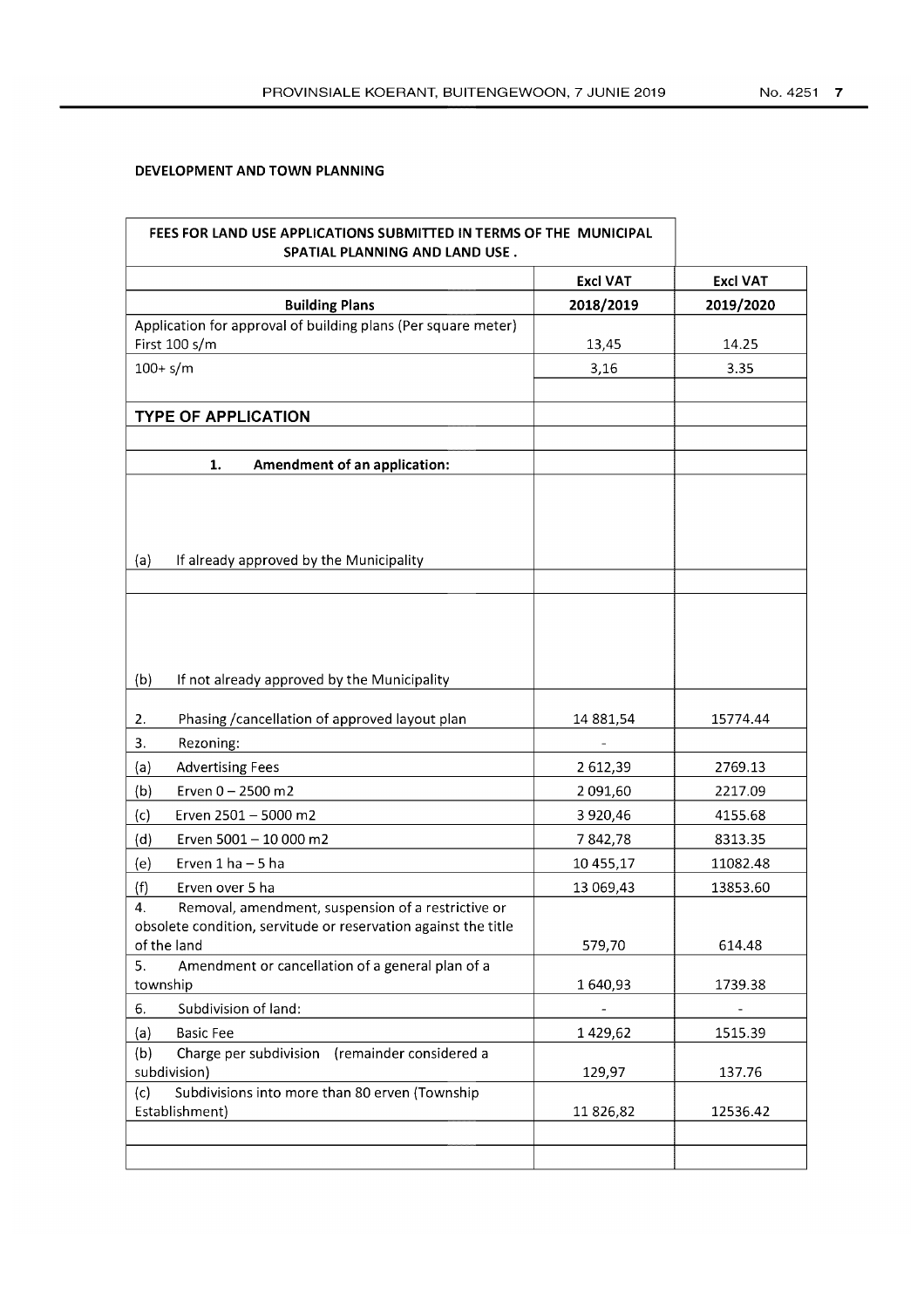| Permanent closure of a public place Per closure<br>7.                                                                                | 496,49                             | 526.27                             |
|--------------------------------------------------------------------------------------------------------------------------------------|------------------------------------|------------------------------------|
| 8.<br>Development on communal land                                                                                                   | 4 761,02                           | 5046.68                            |
|                                                                                                                                      |                                    |                                    |
| <b>CATEGORY 2 LAND USE APPLICATIONS</b><br>Subdivision of land provided for in land use<br>1.                                        |                                    |                                    |
| scheme or town planning scheme                                                                                                       | 1371,07                            | 1453.33                            |
| Subdivision of land<br>2.                                                                                                            | 1371,07                            | 1453.33                            |
| 3.<br>Consent use                                                                                                                    | 1371,07                            | 1453.33                            |
| Consolidation<br>4.                                                                                                                  | 1371,07                            | 1453.33                            |
| The removal, amendment or suspension of a<br>5.<br>restrictive title condition relating to the density of<br>residential development | 579,70                             | 614.48                             |
| 6.<br>Relaxation of building lines                                                                                                   | 430,10                             | 455.91                             |
| 7.<br>Rezoning                                                                                                                       | 1371,07                            | 1453.33                            |
|                                                                                                                                      |                                    |                                    |
| 6.<br>Departures                                                                                                                     |                                    |                                    |
|                                                                                                                                      |                                    |                                    |
| (a) Advertising fee for departures                                                                                                   | 2 5 6 4 , 7 1                      | 2718.59                            |
|                                                                                                                                      |                                    |                                    |
| (b) Erven smaller than 500 m2                                                                                                        | 430,10                             | 455.91                             |
| (c) Erven 500 - 750 m2                                                                                                               | 834,02                             | 884.06                             |
| (d) Erven larger than 750 m2                                                                                                         | 1496,00                            | 1585.76                            |
| 7 <sub>1</sub><br>Occasional use: other rights                                                                                       | 719,95                             | 763.15                             |
| Material amendments to original application prior<br>8.<br>to approval/refusal                                                       | 50% of original<br>application fee | 50% of original<br>application fee |
| <b>MISCELLANEOUS FEES</b>                                                                                                            |                                    |                                    |
| 1.<br>Extension of validity period of approval                                                                                       | 1 107,98                           | 1174.45                            |
| 2.<br>Certificates:                                                                                                                  |                                    |                                    |
| (a) Zoning certificate Per certificate                                                                                               | 109,89                             | 116.48                             |
| (b) Any other certificate Per certificate; eg Occupation<br>certificate                                                              | 109,89                             | 116.48                             |
| Reason for decision of municipal planning<br>3.<br>tribunal, land development officer or appeal authority                            | 1 654,02                           | 1753.26                            |
| $\mathbf{4}$<br>Re-issuing of any notice of approval of any<br>application                                                           | 240,30                             | 254.71                             |
| 5.<br>Deed search and copy of the title deed                                                                                         | 152,41                             | 161.55                             |
| 6.<br>Public Notice:                                                                                                                 |                                    |                                    |
| Public Notice and advertisements in the legal<br>(a)<br>section of the paper                                                         | 1489,46                            | 1578.82                            |
| Public Notice and advertisements in the body of<br>(b)                                                                               |                                    |                                    |
| the paper                                                                                                                            | 2681,58                            | 2842.47                            |
|                                                                                                                                      |                                    |                                    |
|                                                                                                                                      |                                    |                                    |